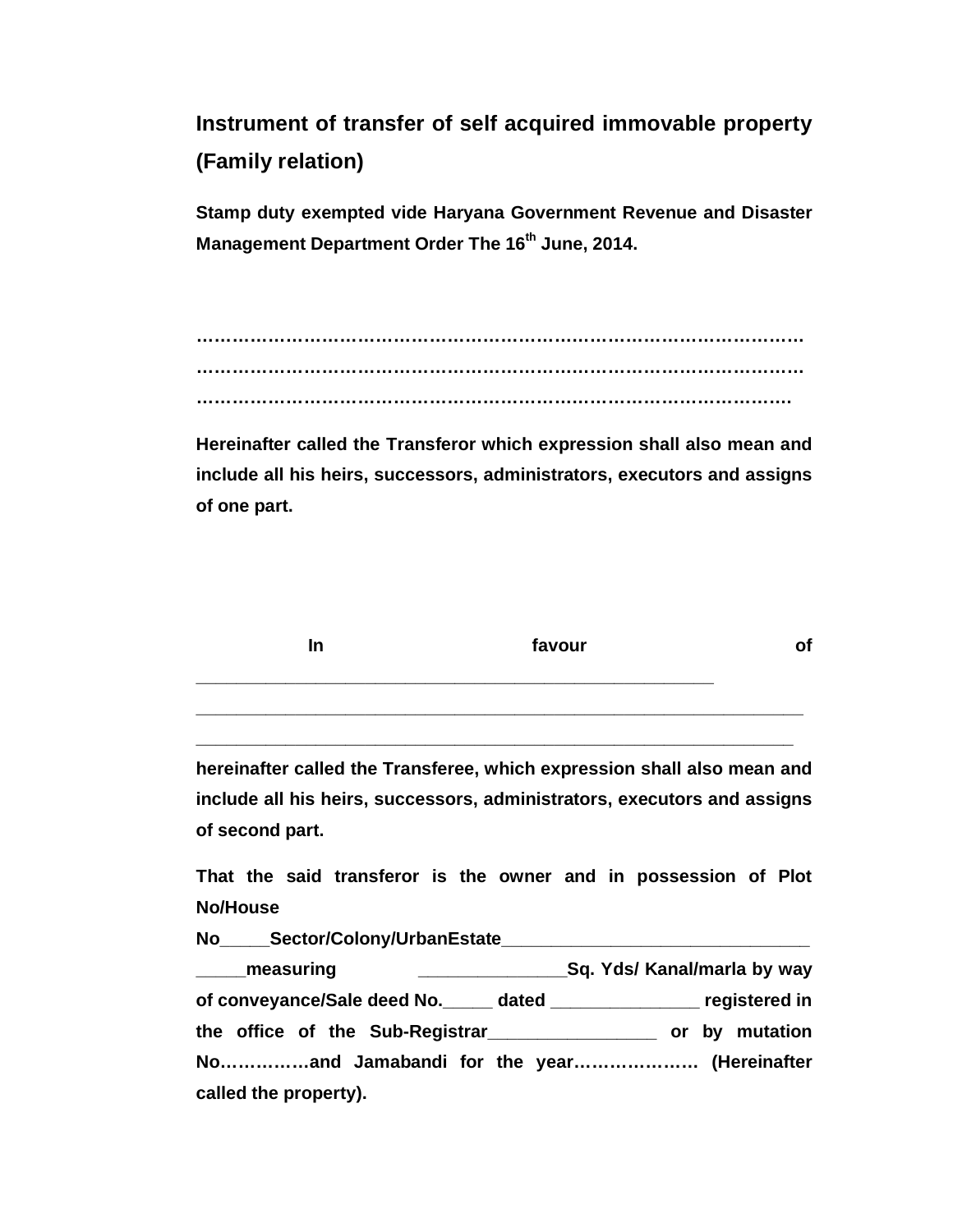**It is hereby agreed declared covenanted and recorded by and between the parties hereto as follows:** 

 **That the Transferor has agreed to transfer the said property and the said Transferee who is Son or daughter or father or mother or husband or wife of the second party in family relation has agreed to accept the said transfer of immovable property without any consideration.** 

 **That the Transferor herein grants, conveys and transfers all his rights, titles interest in the above said Plot/House, unto the Transferee herein that the said property transferred herein is free hold and free from all sorts of encumbrances, claims, demands, dues, liens, gift, mortgages, decrees, litigations, prior sales, agreements to sell, notifications and attachments etc.** 

 **That the actual physical possession of the said property hereby conveyed has been delivered to the Transferor at the spot who has become the absolute owner in possession of the same and shall enjoy all the rights, privileges, passages, electricity meter, water connection and possession etc. and absolute owner in the said property without any hindrances, claims, demands by the vendor or his heirs etc.** 

 **That all the expenses for the Registration fee and other incidental charges for the registration of this deed have been borne and paid by the transferee.** 

**That the taxes, cesses, dues or demands in respect of this property have been paid and cleared by the Transferor up to the date of execution of this deed absolutely and thereafter it shall be the responsibility of the transferee for future taxes etc.** 

**That all the previous Conveyance Deed and other relevant papers concerning property have been handed over by the first party to the second party in original at the time of execution of this deed.**